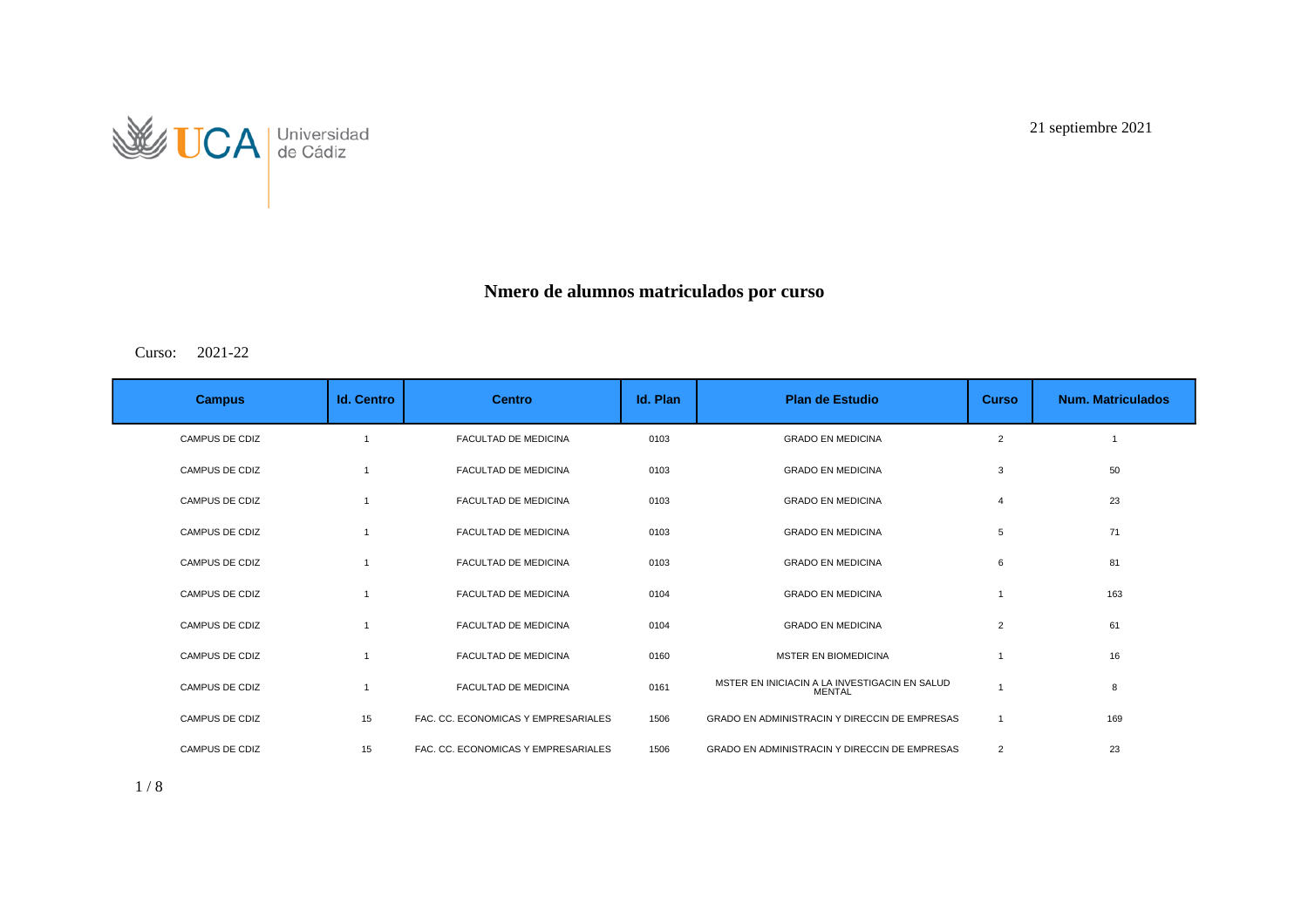



| <b>Campus</b>         | <b>Id. Centro</b> | <b>Centro</b>                       | Id. Plan | <b>Plan de Estudio</b>                                                            | <b>Curso</b>   | <b>Num. Matriculados</b> |
|-----------------------|-------------------|-------------------------------------|----------|-----------------------------------------------------------------------------------|----------------|--------------------------|
| <b>CAMPUS DE CDIZ</b> | 15                | FAC. CC. ECONOMICAS Y EMPRESARIALES | 1506     | <b>GRADO EN ADMINISTRACIN Y DIRECCIN DE EMPRESAS</b>                              | 3              | 28                       |
| <b>CAMPUS DE CDIZ</b> | 15                | FAC. CC. ECONOMICAS Y EMPRESARIALES | 1506     | GRADO EN ADMINISTRACIN Y DIRECCIN DE EMPRESAS                                     | $\overline{4}$ | 15                       |
| CAMPUS DE CDIZ        | 15                | FAC. CC. ECONOMICAS Y EMPRESARIALES | 1510     | GRADO EN ADMINISTRACIN Y DIRECCIN DE EMPRESAS                                     | $\overline{2}$ | $\mathbf{1}$             |
| <b>CAMPUS DE CDIZ</b> | 15                | FAC. CC. ECONOMICAS Y EMPRESARIALES | 1507     | <b>GRADO EN FINANZAS Y CONTABILIDAD</b>                                           | $\overline{1}$ | 73                       |
| <b>CAMPUS DE CDIZ</b> | 15                | FAC. CC. ECONOMICAS Y EMPRESARIALES | 1507     | <b>GRADO EN FINANZAS Y CONTABILIDAD</b>                                           | 2              | 6                        |
| <b>CAMPUS DE CDIZ</b> | 15                | FAC. CC. ECONOMICAS Y EMPRESARIALES | 1507     | <b>GRADO EN FINANZAS Y CONTABILIDAD</b>                                           | 3              | 9                        |
| CAMPUS DE CDIZ        | 15                | FAC. CC. ECONOMICAS Y EMPRESARIALES | 1507     | <b>GRADO EN FINANZAS Y CONTABILIDAD</b>                                           | $\overline{4}$ | 15                       |
| CAMPUS DE CDIZ        | 15                | FAC. CC. ECONOMICAS Y EMPRESARIALES | 1566     | MSTER EN CONTABILIDAD Y AUDITORA                                                  | $\overline{1}$ | 29                       |
| CAMPUS DE CDIZ        | 15                | FAC. CC. ECONOMICAS Y EMPRESARIALES | 1567     | MSTER EN CREACIN DE EMPRESAS. NUEVOS NEGOCIOS Y<br>PROYECTOS INNOVADORES          | $\overline{1}$ | 28                       |
| CAMPUS DE CDIZ        | 15                | FAC. CC. ECONOMICAS Y EMPRESARIALES | 1568     | MSTER EN DIRECCIN DE EMPRESAS                                                     | $\overline{1}$ | 17                       |
| <b>CAMPUS DE CDIZ</b> | 15                | FAC. CC. ECONOMICAS Y EMPRESARIALES | 1565     | MSTER EN DIRECCIN DE LOS RECURSOS HUMANOS                                         | $\overline{1}$ | 26                       |
| <b>CAMPUS DE CDIZ</b> | 15                | FAC. CC. ECONOMICAS Y EMPRESARIALES | 1512     | PCEO GRADO ADM. Y DIRECCIN DE EMPRESAS. - GRADO<br><b>FINANZAS Y CONTABILIDAD</b> | $\overline{1}$ | 79                       |
| <b>CAMPUS DE CDIZ</b> | 15                | FAC. CC. ECONOMICAS Y EMPRESARIALES | 1512     | PCEO GRADO ADM. Y DIRECCIN DE EMPRESAS. - GRADO<br>FINANZAS Y CONTABILIDAD        | $\overline{2}$ | 14                       |
| <b>CAMPUS DE CDIZ</b> | 15                | FAC. CC. ECONOMICAS Y EMPRESARIALES | 1512     | PCEO GRADO ADM. Y DIRECCIN DE EMPRESAS. - GRADO<br>FINANZAS Y CONTABILIDAD        | 3              | $\overline{7}$           |
| <b>CAMPUS DE CDIZ</b> | 15                | FAC. CC. ECONOMICAS Y EMPRESARIALES | 1511     | PCEO GRADO EN F. Y CONTABILIDAD - GRADO EN RR.<br>LABORALES Y RECURSOS HUMANOS    | $\overline{1}$ | 17                       |
| <b>CAMPUS DE CDIZ</b> | 15                | FAC. CC. ECONOMICAS Y EMPRESARIALES | 1511     | PCEO GRADO EN F. Y CONTABILIDAD - GRADO EN RR.<br>LABORALES Y RECURSOS HUMANOS    | $\overline{2}$ | 3                        |

 $2/8$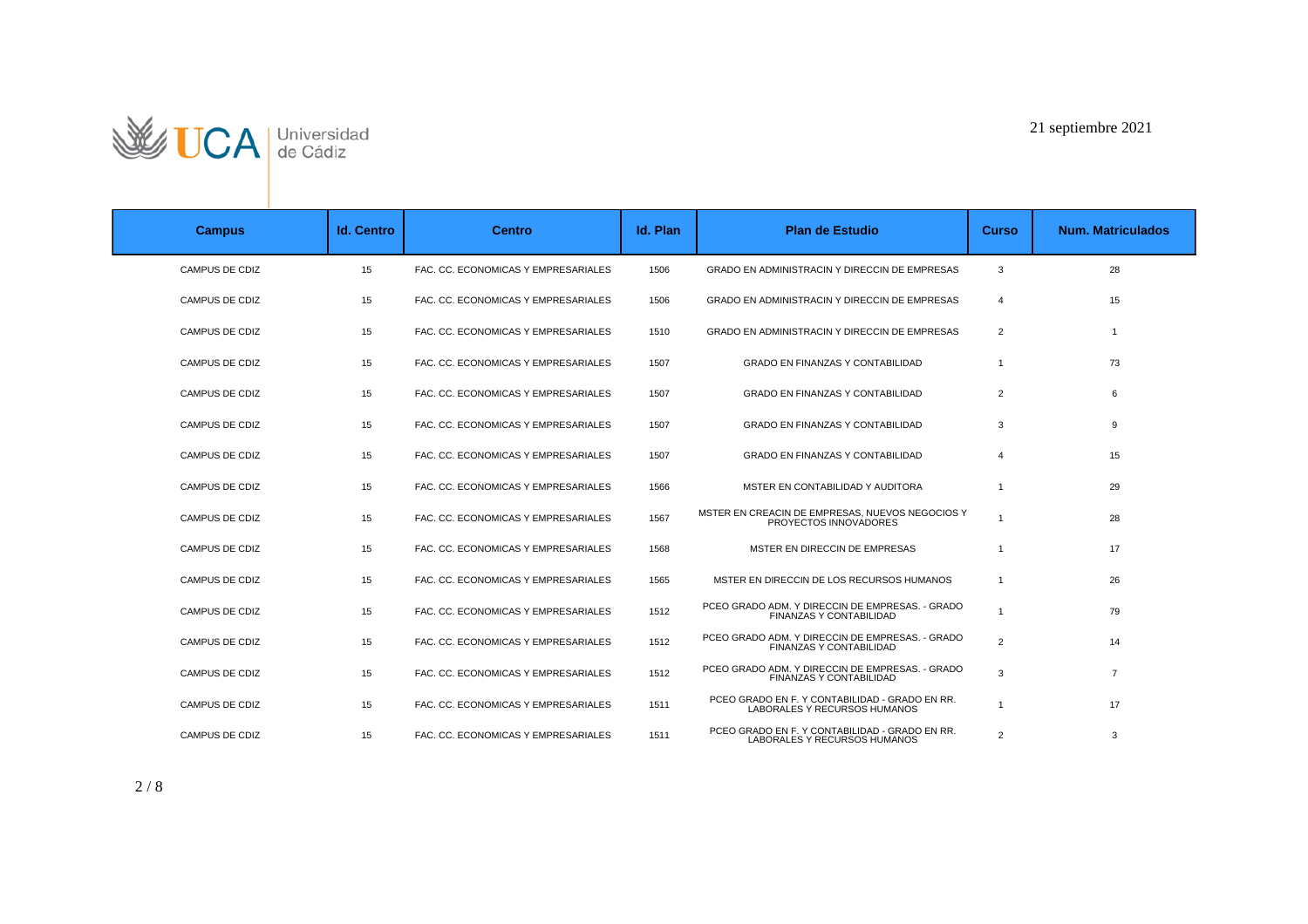

| <b>Campus</b>         | <b>Id. Centro</b> | <b>Centro</b>                                    | Id. Plan | <b>Plan de Estudio</b>                                                         | Curso          | <b>Num. Matriculados</b> |
|-----------------------|-------------------|--------------------------------------------------|----------|--------------------------------------------------------------------------------|----------------|--------------------------|
| CAMPUS DE CDIZ        | 15                | FAC. CC. ECONOMICAS Y EMPRESARIALES              | 1511     | PCEO GRADO EN F. Y CONTABILIDAD - GRADO EN RR.<br>LABORALES Y RECURSOS HUMANOS | 3              | 5                        |
| CAMPUS DE CDIZ        | 15                | FAC. CC. ECONOMICAS Y EMPRESARIALES              | 1511     | PCEO GRADO EN F. Y CONTABILIDAD - GRADO EN RR.<br>LABORALES Y RECURSOS HUMANOS | $\overline{4}$ | $\mathbf{1}$             |
| <b>CAMPUS DE CDIZ</b> | 15                | FAC. CC. ECONOMICAS Y EMPRESARIALES              | 1511     | PCEO GRADO EN F. Y CONTABILIDAD - GRADO EN RR.<br>LABORALES Y RECURSOS HUMANOS | 5              | $\overline{2}$           |
| CAMPUS DE CDIZ        | 33                | ESCUELA DE DOCTORADO DE LA UCA                   | 1163     | MSTER EN CULTURA DE PAZ. CONFLICTOS. EDUCACION Y<br><b>DERECHOS HUMANOS</b>    | $\overline{1}$ | 21                       |
| <b>CAMPUS DE CDIZ</b> | 33                | ESCUELA DE DOCTORADO DE LA UCA                   | 1569     | MSTER EN ECONOMA Y DESARROLLO TERRITORIAL                                      | $\overline{1}$ | 10                       |
| <b>CAMPUS DE CDIZ</b> | 33                | ESCUELA DE DOCTORADO DE LA UCA                   | 1172     | MSTER EN EVALUACIN E INVESTIGACIN EN<br>ORGANIZACIONES Y CONTEXTOS DE APREN    | $\overline{1}$ | 6                        |
| CAMPUS DE CDIZ        | 33                | ESCUELA DE DOCTORADO DE LA UCA                   | 1466     | MSTER EN GESTIN PORTUARIA Y LOGSTICA                                           | -1             | 27                       |
| <b>CAMPUS DE CDIZ</b> | 33                | ESCUELA DE DOCTORADO DE LA UCA                   | 1365     | MSTER EN INVESTIGACIN Y ANLISIS DEL FLAMENCO                                   | $\overline{1}$ | 16                       |
| <b>CAMPUS DE CDIZ</b> | 34                | ESCUELA INTERN, DOCTORADO ESTUDIOS<br><b>MAR</b> | 0567     | MSTER EN ARQUEOLOGA NUTICA Y SUBACUTICA                                        | $\overline{1}$ | 21                       |
| <b>CAMPUS DE CDIZ</b> | $\overline{4}$    | FACULTAD DE CIENCIAS DEL TRABAJO                 | 0404     | GRADO EN RELACIONES LABORALES Y RECURSOS<br><b>HUMANOS</b>                     | $\overline{1}$ | 72                       |
| <b>CAMPUS DE CDIZ</b> | $\overline{4}$    | FACULTAD DE CIENCIAS DEL TRABAJO                 | 0404     | GRADO EN RELACIONES LABORALES Y RECURSOS<br><b>HUMANOS</b>                     | $\overline{2}$ | 26                       |
| CAMPUS DE CDIZ        | $\overline{4}$    | FACULTAD DE CIENCIAS DEL TRABAJO                 | 0404     | GRADO EN RELACIONES LABORALES Y RECURSOS<br><b>HUMANOS</b>                     | 3              | 8                        |
| <b>CAMPUS DE CDIZ</b> | $\overline{4}$    | FACULTAD DE CIENCIAS DEL TRABAJO                 | 0404     | <b>GRADO EN RELACIONES LABORALES Y RECURSOS</b><br><b>HUMANOS</b>              | $\overline{4}$ | 27                       |
| <b>CAMPUS DE CDIZ</b> | $\overline{4}$    | FACULTAD DE CIENCIAS DEL TRABAJO                 | 0461     | <b>MSTER EN MEDIACIN</b>                                                       | $\overline{1}$ | 22                       |
| <b>CAMPUS DE CDIZ</b> | 5                 | FACULTAD DE FILOSOFIA Y LETRAS                   | 0520     | <b>GRADO EN ESTUDIOS RABES E ISLMICOS</b>                                      | $\overline{1}$ | 3                        |
| <b>CAMPUS DE CDIZ</b> | 5                 | FACULTAD DE FILOSOFIA Y LETRAS                   | 0520     | <b>GRADO EN ESTUDIOS RABES E ISLMICOS</b>                                      | 3              | 3                        |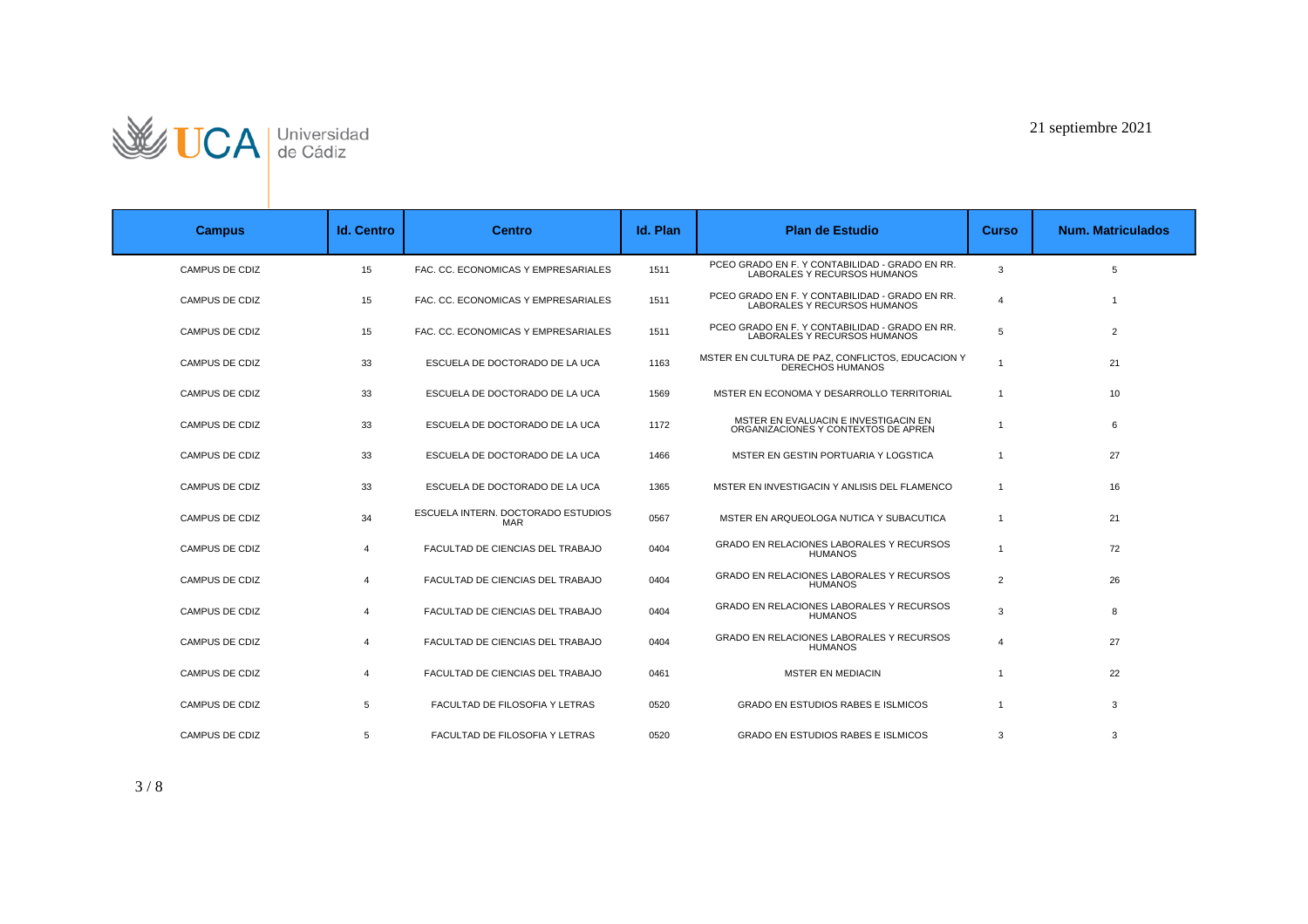



| <b>Campus</b>         | <b>Id. Centro</b> | <b>Centro</b>                  | Id. Plan | <b>Plan de Estudio</b>                    | <b>Curso</b>   | <b>Num. Matriculados</b> |
|-----------------------|-------------------|--------------------------------|----------|-------------------------------------------|----------------|--------------------------|
| <b>CAMPUS DE CDIZ</b> | 5                 | FACULTAD DE FILOSOFIA Y LETRAS | 0520     | <b>GRADO EN ESTUDIOS RABES E ISLMICOS</b> | $\overline{4}$ | 3                        |
| <b>CAMPUS DE CDIZ</b> | 5                 | FACULTAD DE FILOSOFIA Y LETRAS | 0518     | <b>GRADO EN ESTUDIOS FRANCESES</b>        | $\mathbf{1}$   | 21                       |
| <b>CAMPUS DE CDIZ</b> | 5                 | FACULTAD DE FILOSOFIA Y LETRAS | 0518     | <b>GRADO EN ESTUDIOS FRANCESES</b>        | $\overline{2}$ | 11                       |
| <b>CAMPUS DE CDIZ</b> | 5                 | FACULTAD DE FILOSOFIA Y LETRAS | 0518     | <b>GRADO EN ESTUDIOS FRANCESES</b>        | 3              | 10                       |
| <b>CAMPUS DE CDIZ</b> | 5                 | FACULTAD DE FILOSOFIA Y LETRAS | 0518     | <b>GRADO EN ESTUDIOS FRANCESES</b>        | $\overline{4}$ | 6                        |
| <b>CAMPUS DE CDIZ</b> | 5                 | FACULTAD DE FILOSOFIA Y LETRAS | 0517     | <b>GRADO EN ESTUDIOS INGLESES</b>         | $\overline{1}$ | 68                       |
| <b>CAMPUS DE CDIZ</b> | 5                 | FACULTAD DE FILOSOFIA Y LETRAS | 0517     | <b>GRADO EN ESTUDIOS INGLESES</b>         | 2              | 33                       |
| <b>CAMPUS DE CDIZ</b> | 5                 | FACULTAD DE FILOSOFIA Y LETRAS | 0517     | <b>GRADO EN ESTUDIOS INGLESES</b>         | 3              | 9                        |
| <b>CAMPUS DE CDIZ</b> | 5                 | FACULTAD DE FILOSOFIA Y LETRAS | 0517     | <b>GRADO EN ESTUDIOS INGLESES</b>         | $\overline{4}$ | $\overline{4}$           |
| <b>CAMPUS DE CDIZ</b> | 5                 | FACULTAD DE FILOSOFIA Y LETRAS | 0521     | <b>GRADO EN FILOLOGA CLSICA</b>           | $\mathbf{1}$   | $\overline{7}$           |
| <b>CAMPUS DE CDIZ</b> | 5                 | FACULTAD DE FILOSOFIA Y LETRAS | 0521     | <b>GRADO EN FILOLOGA CLSICA</b>           | 2              | 5                        |
| <b>CAMPUS DE CDIZ</b> | 5                 | FACULTAD DE FILOSOFIA Y LETRAS | 0521     | <b>GRADO EN FILOLOGA CLSICA</b>           | 3              | 5                        |
| <b>CAMPUS DE CDIZ</b> | 5                 | FACULTAD DE FILOSOFIA Y LETRAS | 0521     | <b>GRADO EN FILOLOGA CLSICA</b>           | 4              | 3                        |
| <b>CAMPUS DE CDIZ</b> | 5                 | FACULTAD DE FILOSOFIA Y LETRAS | 0522     | <b>GRADO EN FILOLOGA HISPNICA</b>         | $\mathbf{1}$   | 42                       |
| <b>CAMPUS DE CDIZ</b> | 5                 | FACULTAD DE FILOSOFIA Y LETRAS | 0522     | <b>GRADO EN FILOLOGA HISPNICA</b>         | 2              | 22                       |
| <b>CAMPUS DE CDIZ</b> | 5                 | FACULTAD DE FILOSOFIA Y LETRAS | 0522     | <b>GRADO EN FILOLOGA HISPNICA</b>         | 3              | 19                       |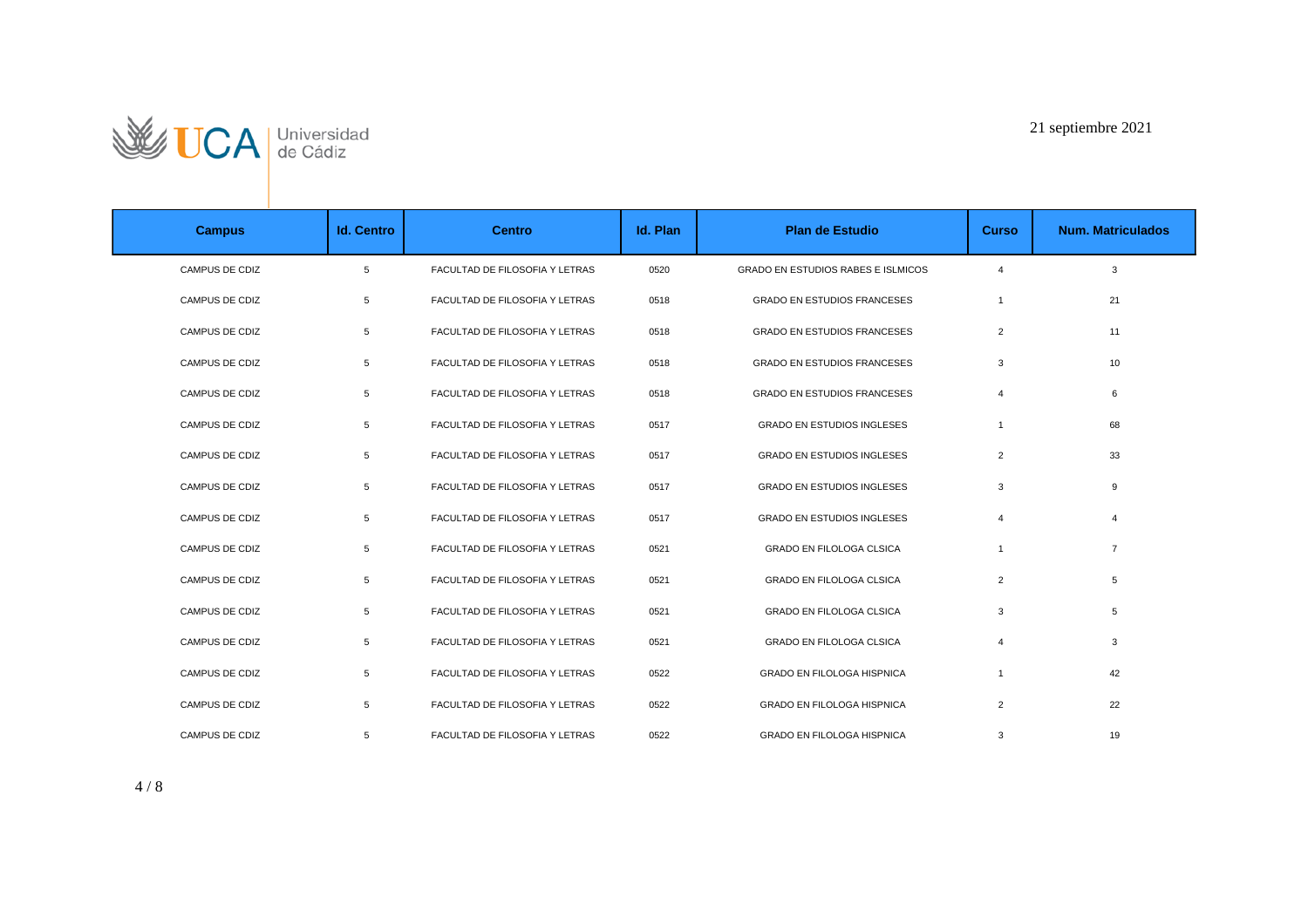

## 21 septiembre 2021

| <b>Campus</b>         | <b>Id. Centro</b> | <b>Centro</b>                  | Id. Plan | <b>Plan de Estudio</b>                                 | <b>Curso</b>   | <b>Num. Matriculados</b> |
|-----------------------|-------------------|--------------------------------|----------|--------------------------------------------------------|----------------|--------------------------|
| <b>CAMPUS DE CDIZ</b> | 5                 | FACULTAD DE FILOSOFIA Y LETRAS | 0522     | <b>GRADO EN FILOLOGA HISPNICA</b>                      | $\overline{4}$ | 23                       |
| <b>CAMPUS DE CDIZ</b> | 5                 | FACULTAD DE FILOSOFIA Y LETRAS | 0519     | <b>GRADO EN HISTORIA</b>                               | $\mathbf{1}$   | 76                       |
| CAMPUS DE CDIZ        | 5                 | FACULTAD DE FILOSOFIA Y LETRAS | 0519     | <b>GRADO EN HISTORIA</b>                               | $\overline{2}$ | 33                       |
| CAMPUS DE CDIZ        | 5                 | FACULTAD DE FILOSOFIA Y LETRAS | 0519     | <b>GRADO EN HISTORIA</b>                               | 3              | 22                       |
| CAMPUS DE CDIZ        | 5                 | FACULTAD DE FILOSOFIA Y LETRAS | 0519     | <b>GRADO EN HISTORIA</b>                               | $\overline{4}$ | 12                       |
| CAMPUS DE CDIZ        | 5                 | FACULTAD DE FILOSOFIA Y LETRAS | 0523     | <b>GRADO EN HUMANIDADES</b>                            | $\overline{1}$ | 9                        |
| <b>CAMPUS DE CDIZ</b> | 5                 | FACULTAD DE FILOSOFIA Y LETRAS | 0523     | <b>GRADO EN HUMANIDADES</b>                            | $\overline{2}$ | 8                        |
| <b>CAMPUS DE CDIZ</b> | 5                 | FACULTAD DE FILOSOFIA Y LETRAS | 0523     | <b>GRADO EN HUMANIDADES</b>                            | 3              | 3                        |
| CAMPUS DE CDIZ        | 5                 | FACULTAD DE FILOSOFIA Y LETRAS | 0523     | <b>GRADO EN HUMANIDADES</b>                            | $\overline{4}$ | 6                        |
| CAMPUS DE CDIZ        | 5                 | FACULTAD DE FILOSOFIA Y LETRAS | 0524     | <b>GRADO EN LINGSTICA Y LENGUAS APLICADAS</b>          | $\overline{1}$ | 17                       |
| <b>CAMPUS DE CDIZ</b> | 5                 | FACULTAD DE FILOSOFIA Y LETRAS | 0524     | <b>GRADO EN LINGSTICA Y LENGUAS APLICADAS</b>          | $\overline{2}$ | 5                        |
| <b>CAMPUS DE CDIZ</b> | 5                 | FACULTAD DE FILOSOFIA Y LETRAS | 0524     | GRADO EN LINGSTICA Y LENGUAS APLICADAS                 | 3              | $\mathbf{1}$             |
| <b>CAMPUS DE CDIZ</b> | 5                 | FACULTAD DE FILOSOFIA Y LETRAS | 0524     | GRADO EN LINGSTICA Y LENGUAS APLICADAS                 | $\overline{4}$ | 3                        |
| <b>CAMPUS DE CDIZ</b> | 5                 | FACULTAD DE FILOSOFIA Y LETRAS | 0568     | MSTER EN ANLISIS HISTRICO DEL MUNDO ACTUAL             | $\mathbf{1}$   | 10                       |
| CAMPUS DE CDIZ        | 5                 | FACULTAD DE FILOSOFIA Y LETRAS | 0564     | MSTER EN COMUNICACIN INTERNACIONAL                     | $\overline{1}$ | 15                       |
| <b>CAMPUS DE CDIZ</b> | 5                 | FACULTAD DE FILOSOFIA Y LETRAS | 0566     | MSTER EN ESTUDIOS DE GNERO. IDENTIDADES Y<br>CIUDADANA | $\overline{1}$ | 24                       |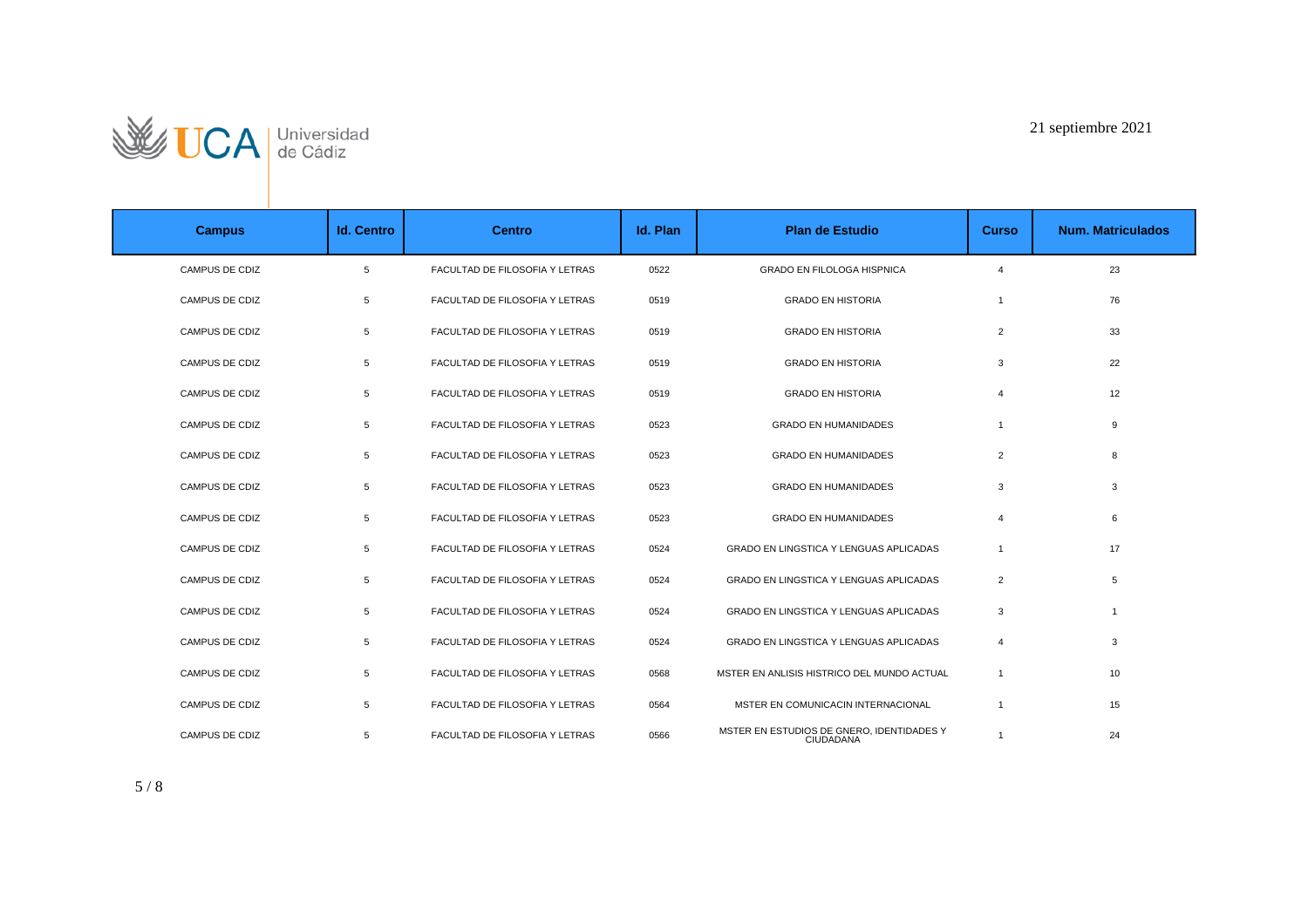



| <b>Campus</b>         | <b>Id. Centro</b> | <b>Centro</b>                  | Id. Plan | <b>Plan de Estudio</b>                                                         | <b>Curso</b>   | <b>Num. Matriculados</b> |
|-----------------------|-------------------|--------------------------------|----------|--------------------------------------------------------------------------------|----------------|--------------------------|
| <b>CAMPUS DE CDIZ</b> | 5                 | FACULTAD DE FILOSOFIA Y LETRAS | 0563     | MSTER EN ESTUDIOS HISPNICOS                                                    | $\overline{1}$ | 16                       |
| CAMPUS DE CDIZ        | 5                 | FACULTAD DE FILOSOFIA Y LETRAS | 0565     | MSTER EN PATRIMONIO, ARQUEOLOGA E HISTORIA<br><b>MARTIMA</b>                   | $\overline{1}$ | 20                       |
| <b>CAMPUS DE CDIZ</b> | 5                 | FACULTAD DE FILOSOFIA Y LETRAS | 0526     | PCEO GRADO EN ESTUDIOS RABES E ISLMICOS - GRADO<br><b>EN ESTUDIOS INGLESES</b> | $\overline{1}$ | 8                        |
| <b>CAMPUS DE CDIZ</b> | 5                 | FACULTAD DE FILOSOFIA Y LETRAS | 0526     | PCEO GRADO EN ESTUDIOS RABES E ISLMICOS - GRADO<br>EN ESTUDIOS INGLESES        | 2              | $\mathbf{1}$             |
| CAMPUS DE CDIZ        | 5                 | FACULTAD DE FILOSOFIA Y LETRAS | 0526     | PCEO GRADO EN ESTUDIOS RABES E ISLMICOS - GRADO<br><b>EN ESTUDIOS INGLESES</b> | 3              | 3                        |
| CAMPUS DE CDIZ        | 5                 | FACULTAD DE FILOSOFIA Y LETRAS | 0525     | PCEO GRADO EN ESTUDIOS FRANCESES - GRADO EN<br><b>ESTUDIOS INGLESES</b>        | $\overline{1}$ | 10                       |
| CAMPUS DE CDIZ        | 5                 | FACULTAD DE FILOSOFIA Y LETRAS | 0525     | PCEO GRADO EN ESTUDIOS FRANCESES - GRADO EN<br><b>ESTUDIOS INGLESES</b>        | 2              | 13                       |
| <b>CAMPUS DE CDIZ</b> | 5                 | FACULTAD DE FILOSOFIA Y LETRAS | 0525     | PCEO GRADO EN ESTUDIOS FRANCESES - GRADO EN<br><b>ESTUDIOS INGLESES</b>        | 3              | 9                        |
| CAMPUS DE CDIZ        | 5                 | FACULTAD DE FILOSOFIA Y LETRAS | 0525     | PCEO GRADO EN ESTUDIOS FRANCESES - GRADO EN<br><b>ESTUDIOS INGLESES</b>        | $\overline{4}$ | 5                        |
| <b>CAMPUS DE CDIZ</b> | 5                 | FACULTAD DE FILOSOFIA Y LETRAS | 0525     | PCEO GRADO EN ESTUDIOS FRANCESES - GRADO EN<br><b>ESTUDIOS INGLESES</b>        | 5              | 5                        |
| <b>CAMPUS DE CDIZ</b> | 5                 | FACULTAD DE FILOSOFIA Y LETRAS | 0527     | PCEO GRADO EN FILOLOGA CLSICA - GRADO EN<br><b>ESTUDIOS INGLESES</b>           | $\overline{1}$ | 11                       |
| <b>CAMPUS DE CDIZ</b> | 5                 | FACULTAD DE FILOSOFIA Y LETRAS | 0527     | PCEO GRADO EN FILOLOGA CLSICA - GRADO EN<br><b>ESTUDIOS INGLESES</b>           | 2              | $\overline{4}$           |
| <b>CAMPUS DE CDIZ</b> | 5                 | FACULTAD DE FILOSOFIA Y LETRAS | 0527     | PCEO GRADO EN FILOLOGA CLSICA - GRADO EN<br><b>ESTUDIOS INGLESES</b>           | 3              | $\overline{2}$           |
| <b>CAMPUS DE CDIZ</b> | 5                 | FACULTAD DE FILOSOFIA Y LETRAS | 0527     | PCEO GRADO EN FILOLOGA CLSICA - GRADO EN<br><b>ESTUDIOS INGLESES</b>           | $\overline{4}$ | $\mathbf{1}$             |
| <b>CAMPUS DE CDIZ</b> | 5                 | FACULTAD DE FILOSOFIA Y LETRAS | 0527     | PCEO GRADO EN FILOLOGA CLSICA - GRADO EN<br><b>ESTUDIOS INGLESES</b>           | 5              | $\overline{2}$           |
| <b>CAMPUS DE CDIZ</b> | 5                 | FACULTAD DE FILOSOFIA Y LETRAS | 0528     | PCEO GRADO EN FILOLOGA HISPNICA - GRADO EN<br><b>ESTUDIOS INGLESES</b>         | $\mathbf 1$    | 11                       |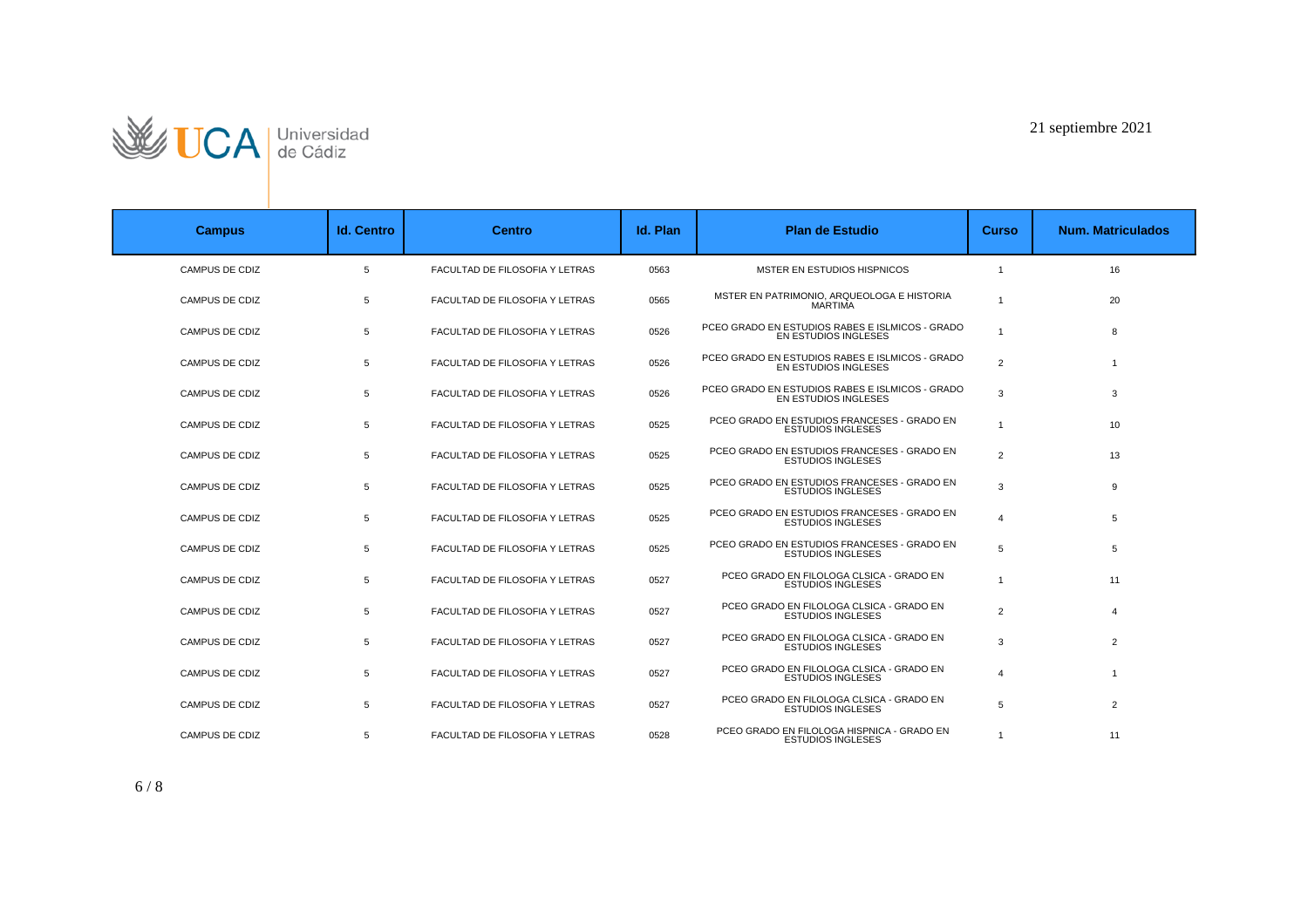



| <b>Campus</b>         | <b>Id. Centro</b> | <b>Centro</b>                         | Id. Plan | <b>Plan de Estudio</b>                                                             | <b>Curso</b>   | <b>Num. Matriculados</b> |
|-----------------------|-------------------|---------------------------------------|----------|------------------------------------------------------------------------------------|----------------|--------------------------|
| <b>CAMPUS DE CDIZ</b> | 5                 | FACULTAD DE FILOSOFIA Y LETRAS        | 0528     | PCEO GRADO EN FILOLOGA HISPNICA - GRADO EN<br><b>ESTUDIOS INGLESES</b>             | $\overline{2}$ | $\overline{7}$           |
| <b>CAMPUS DE CDIZ</b> | 5                 | FACULTAD DE FILOSOFIA Y LETRAS        | 0528     | PCEO GRADO EN FILOLOGA HISPNICA - GRADO EN<br><b>ESTUDIOS INGLESES</b>             | 3              | 10                       |
| <b>CAMPUS DE CDIZ</b> | 5                 | FACULTAD DE FILOSOFIA Y LETRAS        | 0528     | PCEO GRADO EN FILOLOGA HISPNICA - GRADO EN<br><b>ESTUDIOS INGLESES</b>             | $\overline{4}$ | 8                        |
| <b>CAMPUS DE CDIZ</b> | 5                 | FACULTAD DE FILOSOFIA Y LETRAS        | 0528     | PCEO GRADO EN FILOLOGA HISPNICA - GRADO EN<br><b>ESTUDIOS INGLESES</b>             | 5              | $5\phantom{.0}$          |
| <b>CAMPUS DE CDIZ</b> | 5                 | FACULTAD DE FILOSOFIA Y LETRAS        | 0529     | PCEO GRADO EN LINGSTICA Y LENGUAS APLICADAS -<br><b>GRADO EN ESTUDIOS INGLESES</b> | 1              | 10                       |
| CAMPUS DE CDIZ        | 5                 | FACULTAD DE FILOSOFIA Y LETRAS        | 0529     | PCEO GRADO EN LINGSTICA Y LENGUAS APLICADAS -<br><b>GRADO EN ESTUDIOS INGLESES</b> | $\overline{2}$ | 9                        |
| CAMPUS DE CDIZ        | 5                 | FACULTAD DE FILOSOFIA Y LETRAS        | 0529     | PCEO GRADO EN LINGSTICA Y LENGUAS APLICADAS -<br><b>GRADO EN ESTUDIOS INGLESES</b> | $\overline{4}$ | $\mathbf{1}$             |
| <b>CAMPUS DE CDIZ</b> | 5                 | FACULTAD DE FILOSOFIA Y LETRAS        | 0529     | PCEO GRADO EN LINGSTICA Y LENGUAS APLICADAS -<br><b>GRADO EN ESTUDIOS INGLESES</b> | 5              | $\overline{4}$           |
| <b>CAMPUS DE CDIZ</b> | 8                 | FACULTAD DE ENFERMERIA Y FISIOTERAPIA | 0806     | <b>GRADO EN ENFERMERA</b>                                                          | $\overline{1}$ | 132                      |
| <b>CAMPUS DE CDIZ</b> | 8                 | FACULTAD DE ENFERMERIA Y FISIOTERAPIA | 0806     | <b>GRADO EN ENFERMERA</b>                                                          | $\overline{2}$ | 49                       |
| CAMPUS DE CDIZ        | 8                 | FACULTAD DE ENFERMERIA Y FISIOTERAPIA | 0806     | <b>GRADO EN ENFERMERA</b>                                                          | 3              | 108                      |
| CAMPUS DE CDIZ        | 8                 | FACULTAD DE ENFERMERIA Y FISIOTERAPIA | 0806     | <b>GRADO EN ENFERMERA</b>                                                          | 4              | 89                       |
| CAMPUS DE CDIZ        | 8                 | FACULTAD DE ENFERMERIA Y FISIOTERAPIA | 0808     | <b>GRADO EN FISIOTERAPIA</b>                                                       | $\overline{1}$ | 65                       |
| <b>CAMPUS DE CDIZ</b> | 8                 | FACULTAD DE ENFERMERIA Y FISIOTERAPIA | 0808     | <b>GRADO EN FISIOTERAPIA</b>                                                       | $\overline{2}$ | 30                       |
| <b>CAMPUS DE CDIZ</b> | 8                 | FACULTAD DE ENFERMERIA Y FISIOTERAPIA | 0808     | <b>GRADO EN FISIOTERAPIA</b>                                                       | 3              | 33                       |
| <b>CAMPUS DE CDIZ</b> | 8                 | FACULTAD DE ENFERMERIA Y FISIOTERAPIA | 0808     | <b>GRADO EN FISIOTERAPIA</b>                                                       | 4              | 28                       |